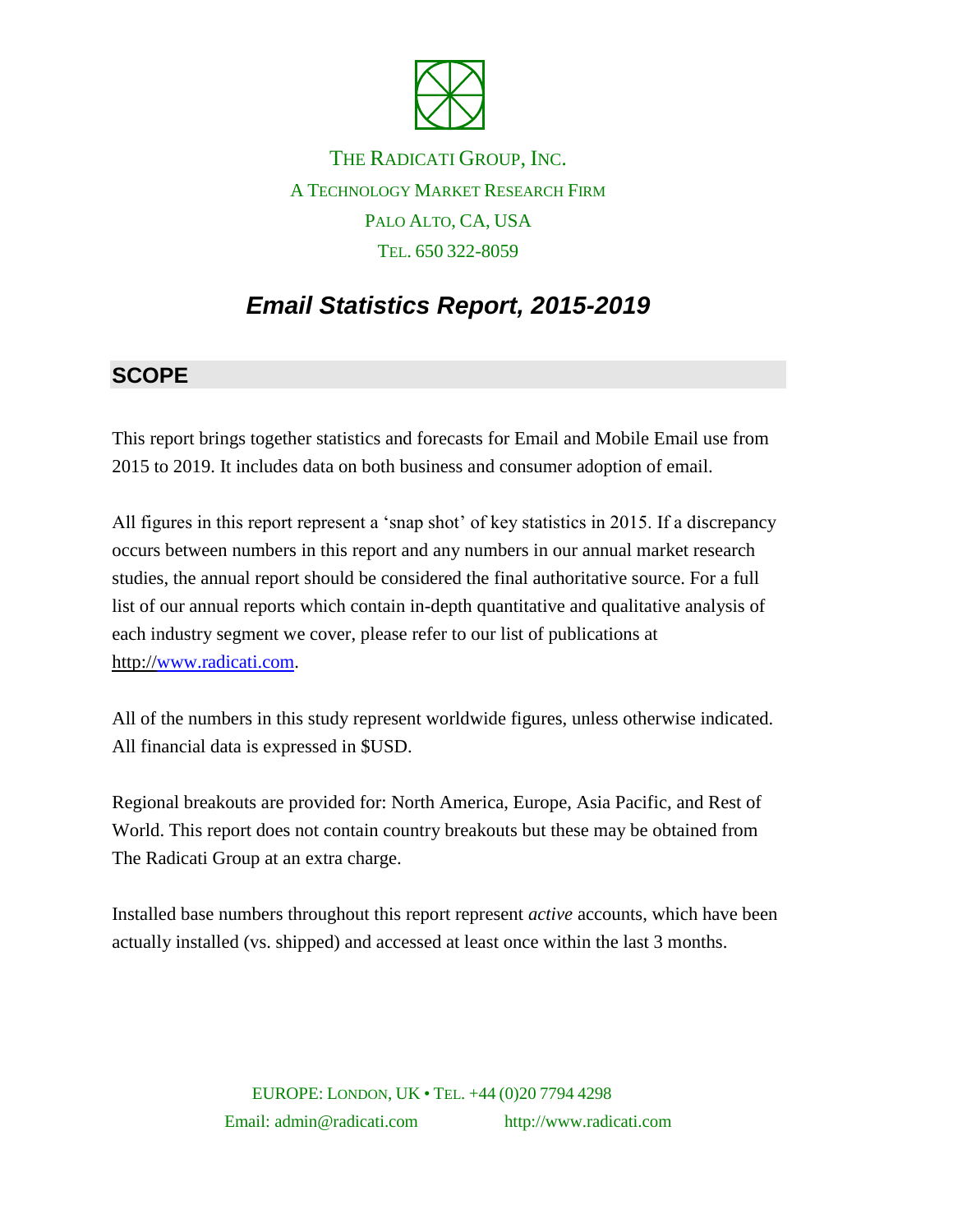#### **METHODOLOGY**

The information and analysis in this report is based on primary research conducted by The Radicati Group, Inc. Our proprietary methodology combines information derived from three principal sources:

- a. Our Worldwide Database which tracks user population, seat count, enterprise adoption and IT use from 1993 onwards.
- b. Surveys conducted on an on-going basis in all market areas which we cover.
- c. Market share, revenue, sales and customer demand information derived from vendor briefings.

Forecasts are based on historical information as well as our in-depth knowledge of market conditions and how we believe markets will evolve over time.

Finally, secondary research sources have also been used, where appropriate, to crosscheck all the information we collect. These include company annual reports and other financial disclosures, industry trade association material, published government statistics and other published sources.

Our research processes and methodologies are proprietary and confidential.

#### **EXECUTIVE SUMMARY**

- Worldwide email use continues to grow at a healthy pace. In 2015, the number of worldwide email users will be nearly 2.6 billion. By the end of 2019, the number of worldwide email users will increase to over 2.9 billion. Over one-third of the worldwide population will be using email by year-end 2019.
- Over the next four years, the average number of email accounts per user ratio will grow from an average of 1.7 accounts per user to an average of 1.9 accounts per user. Though there is increased use of IM, social networking, and other forms of communication, email continues to show steady growth, as all IM, social

Copyright  $\odot$  March 2015 The Radicati Group, Inc. Reproduction Prohibited 2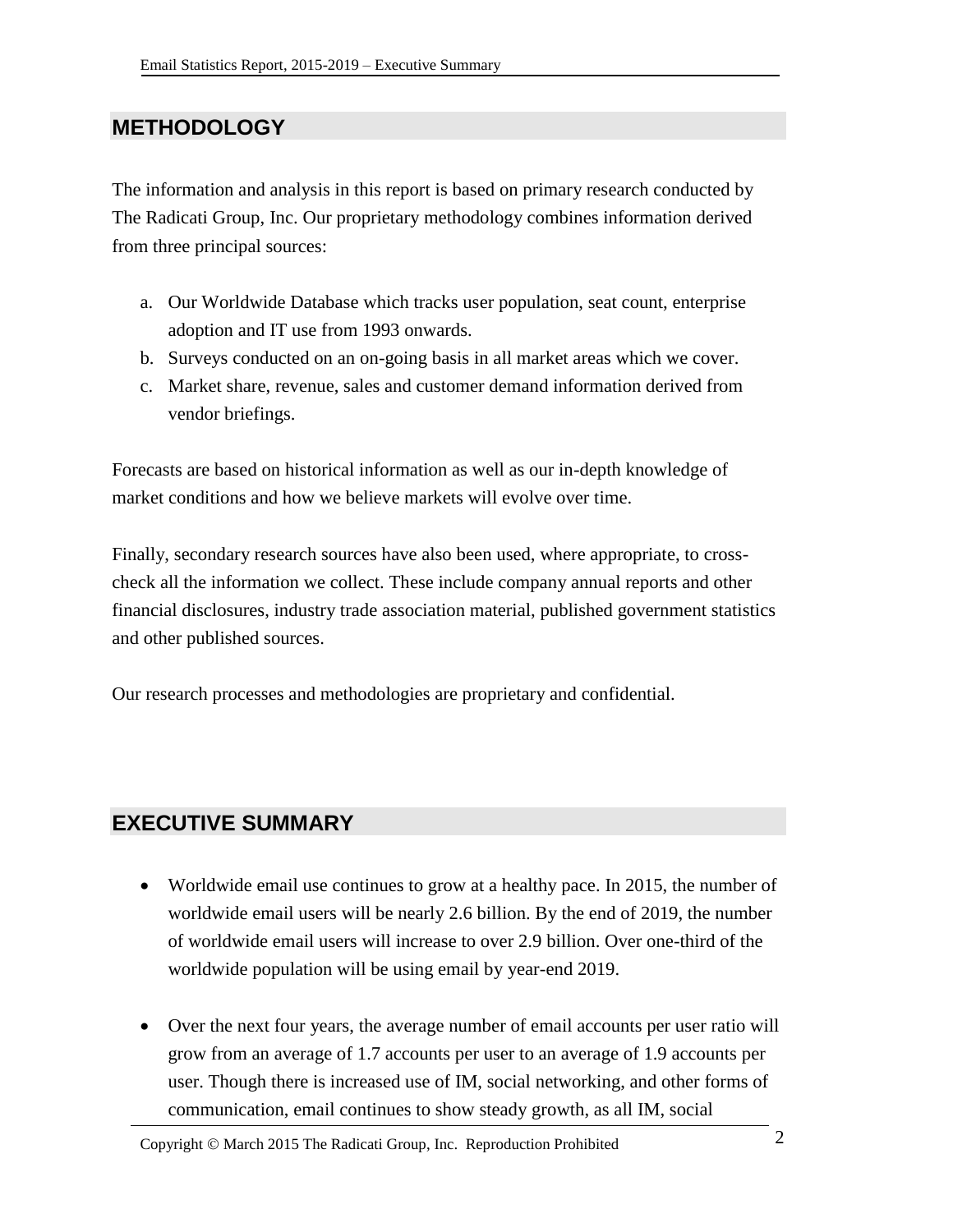networks and other services require users to have an email address to access their services. In addition, all online transactions (i.e. shopping, banking, etc.) require a valid email address.

• The number of worldwide email accounts is expected to continue to grow at a slightly faster pace than the number of worldwide email users, particularly Consumer email accounts, since many consumers tend to have multiple email accounts.

|                                     | 2015  | 2016  | 2017  | 2018  | 2019  |
|-------------------------------------|-------|-------|-------|-------|-------|
| <b>Worldwide Email Accounts (M)</b> | 4,353 | 4,626 | 4,920 | 5,243 | 5,594 |
| %Growth                             |       | 6%    | 6%    | 7%    | 7%    |
|                                     |       |       |       |       |       |
| <b>Worldwide Email Users* (M)</b>   | 2,586 | 2,672 | 2,760 | 2,849 | 2,943 |
| % Growth                            |       | 3%    | 3%    | 3%    | 3%    |
|                                     |       |       |       |       |       |
| Average Accounts Per User           | 1.7   | 1.7   | 1.8   | 1.8   | 1.9   |

**Table 1: Worldwide Email Accounts and User Forecast (M), 2015–2019**

*(\*) Note: Includes both Business and Consumer Email users.*

- In 2015, the number of emails sent and received per day total over 205 billion. This figure is expected to grow at an average annual rate of 3% over the next four years, reaching over 246 billion by the end of 2019.
	- o Email use continues to see strong use in the business world, as well as among consumers. The amount of consumer email continues to grow mainly due to its use for notifications (e.g. for online sales) rather than simply as an interpersonal communication tool.